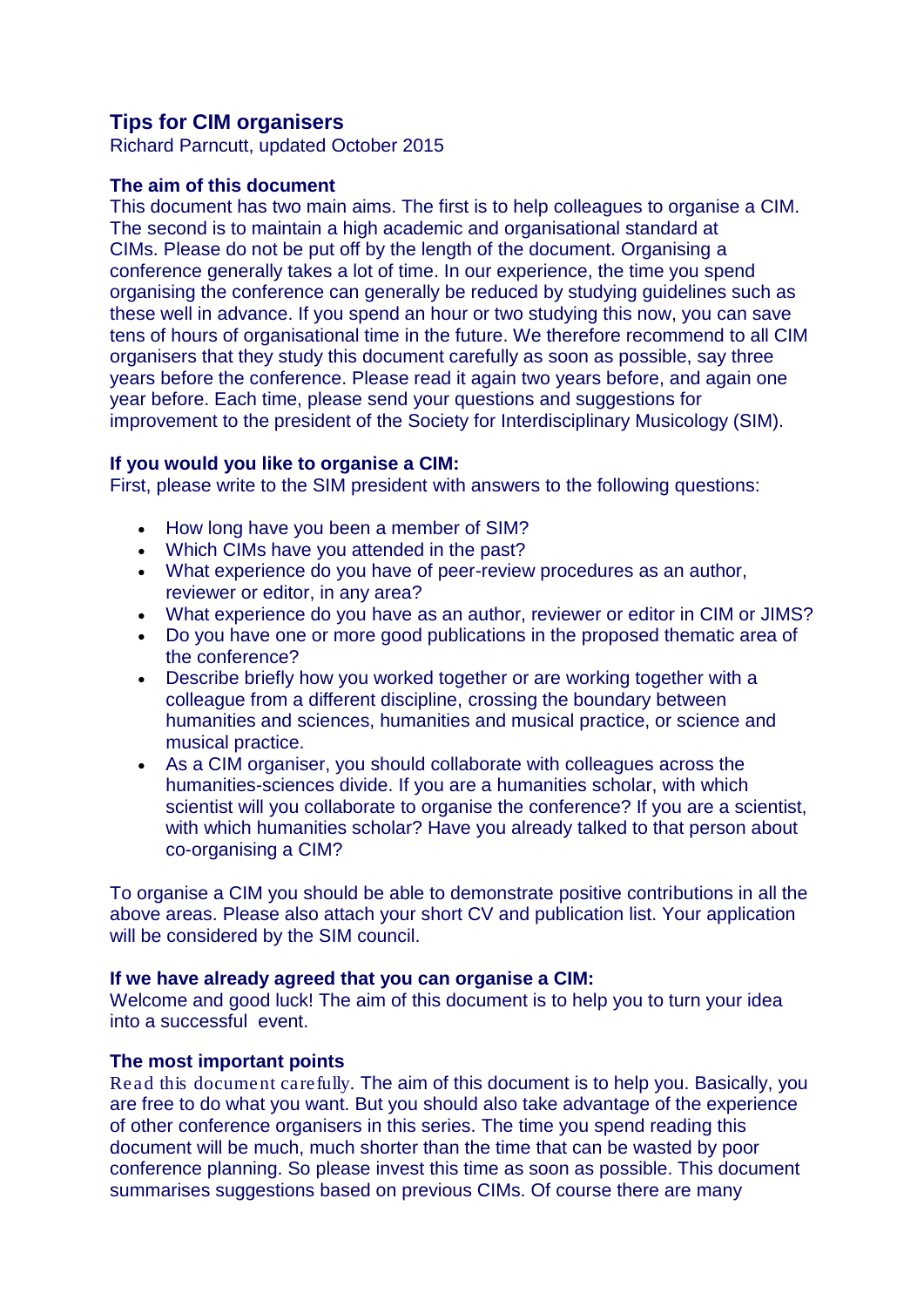different opinions and approaches to organising a conference. This document includes many suggestions from past organisers. Please read it carefully and *send your questions and suggestions to the SIM president*, which will help her or him keep the document up to date. After your suggestions have been incorporated, the document will have the character of a loose agreement.

*Attend a CIM.* Before planning a CIM, is important to present a paper at a previous CIM to get a feel for the content, participants, organisation and procedures. Please also browse through other pages on the CIM homepage and send me any questions or comments about the detailed content. We like new ideas, but we also expect the best features of previous CIMs to be maintained. If there is a disagreement, the matter can be referred to the SIM council. But in the end you are free to do what you consider appropriate. What you decide to do should at least be based on your active contribution to a previous CIM.

*Take control and act independently.* You are responsible for the entire conference, including every detail. It is also up to you to remember to do things at the right time (see draft timetable below). As they say in airports: Boarding calls will not be made. The SIM president and council will assume that you have read and understood this document and that you will remember to do the most important things at the right time (see "planning" below").

*Distribute the call for papers (CFP) widely about 18 months in advance.* It's a good idea to start drafting the CFP two years in advance and comparing it with the calls for papers of previous CIMs (please contact the organisers directly). If you think 18 months is too soon, write to the SIM president about it well in advance and we will come to a new agreement. Or just read the following: The most important predictor of the success of your conference is the number of abstract submissions. If you get a lot of submissions, the conference will probably be good. Afterwards people will write to you saying how much they enjoyed it, how many interesting people they met, and all the things they learned. If not, it could be a failure: when leading contributors see that there are not many good papers on the program, they may withdraw themselves and make the program even smaller. If you are thinking of a conference with about 100 presentations (e.g. 50 talks in two parallel sessions over three days, plus 50 posters) and good quality (which based on past experience means *rejecting at least 20% of submissions* based on anonymous reviews), you will need *well over 100 abstract submissions* that conform to the submission guidelines and are worth sending to reviewers. For a regular conference on an interesting topic, that may not be so difficult to achieve. But in the case of CIM there is an additional difficulty: humanities scholars and scientists need to get together well before the submission deadline to plan their abstract. For that reason, you should decide on the exact dates of the conference about 2 years in advance, and send out the CFP about 18 months in advance. "Sending out" means drafting a list of the main email lists in all areas of music research and making sure the CFP is sent to those lists. Please you *send your call to at least 20 email lists in diverse subdisciplines of musicology*, and request that people send it to further lists. You can ask the organisers of previous CIMs for a list of the email lists that they used; please also search the internet for relevant lists, because new lists are appearing all the time. Or just ask colleagues in different subdisciplines which lists they are on.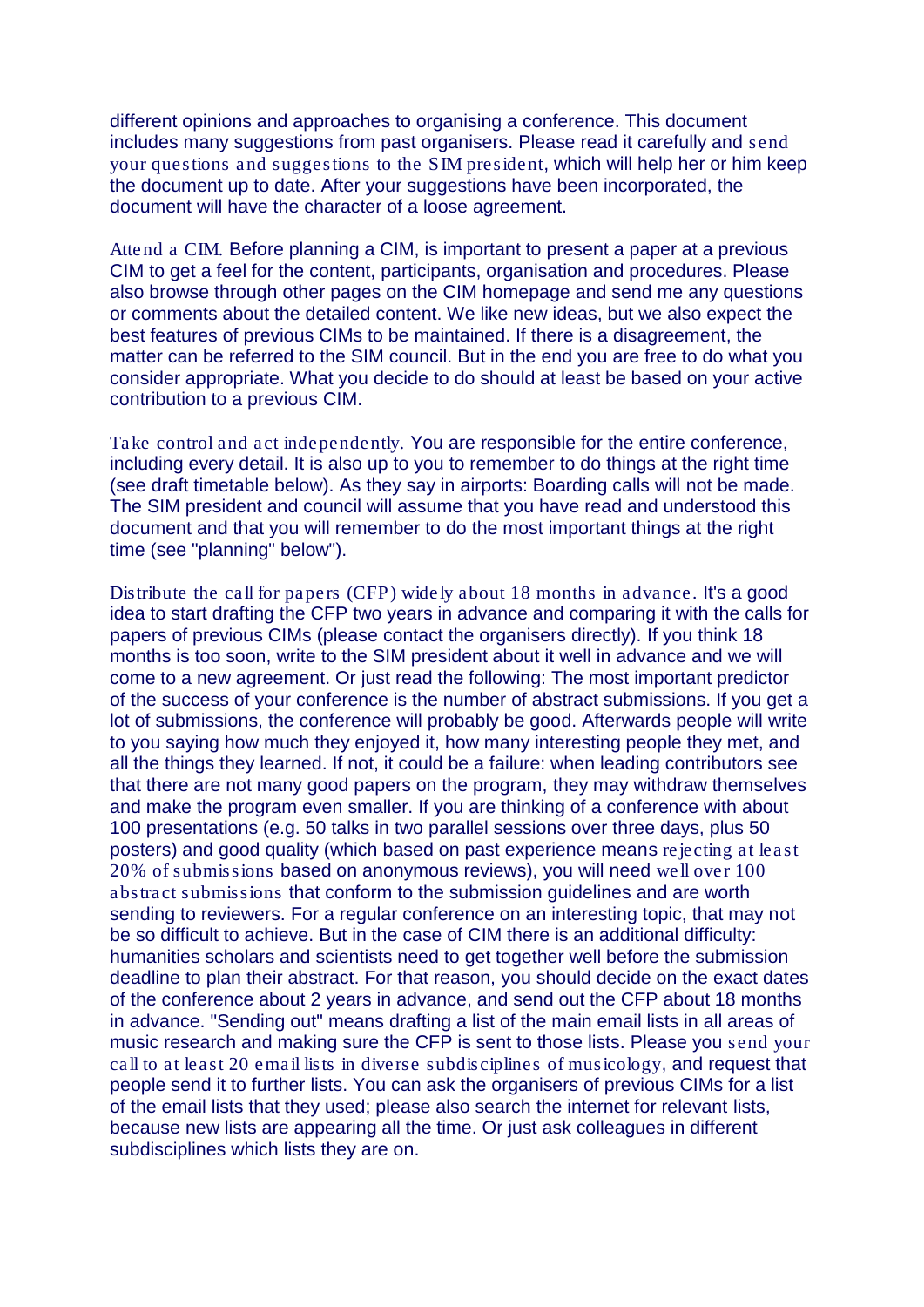## **How often can CIMs happen?**

There should not be more than one CIM in a calendar year, for two reasons:

- Academic sustainability: we want to avoid creating a bubble that will one day burst.
- Identification: More than one conference in a calendar year would cause confusion regarding the abbreviations CIM04, CIM05, CIM07 etc.

## **How big is a typical CIM budget?**

This will vary a lot depending on your concept and support network, so the following figures are mere ideas, or at best very approximate. Total income and expenses might be 15 000 Euro or more. Income might be split like this: 10 000 EUR from registration fees and 5 000 from grants.

Here is a possible breakdown of expenses in EUR (order-of-magnitude estimates only!):

- 2000 or more for travel and accommodation of guest speakers
- 2000 for lunches (paid for directly by participants)
- 3000 for printing (abstract booklet, program, posters)
- 4000 in contracts (administrative assistants, creating and maintaining website)
- 1000 for coffee breaks
- 1000 or more for musicians performing at reception and banquets
- 2000 for smaller cost categories

Please note that these figures have not yet been compared with the budgets of recent CIMs. It would be possible to give more information about the finances of recent CIMs, but I am not sure that that would help organisers very much, because in every location there are different opportunities for funding and at different institutions there are different traditions for financing conferences. Organisers who are curious about the finances of other CIMs may of course write to the organisers directly.

### **Funding**

Every location has different opportunities for public and perhaps also private funding. Find out for yourself about those local opportunities and traditions well in advance of your conference to enhance your chances of getting the funding that you need. Check out other conferences that happened recently at your university and ask where they got their funding from, which people they approached and so on. There is not much that can be said about this on a page like this - you have to enquire for yourself.

### **Collecting registration fees**

Computer systems for payment by credit card are improving. When you consider the enormous amount of time that it takes to deal with bank transfers, credit card payments etc. by regular mail or email (it's amazing how much can go wrong and how long it takes to fix errors), it is worth spending some money in advance on a reliable computer payment system, or perhaps finding out if your university has one that you can use.

 To collect registration fees by post or email from participants in advance, you might need a half-time position for about 3 months, or perhaps 10 hours per week for 6 months, which of course is very expensive. A lot of administrative time can be saved if people are asked to pay the registration fee in cash on arrival in exchange for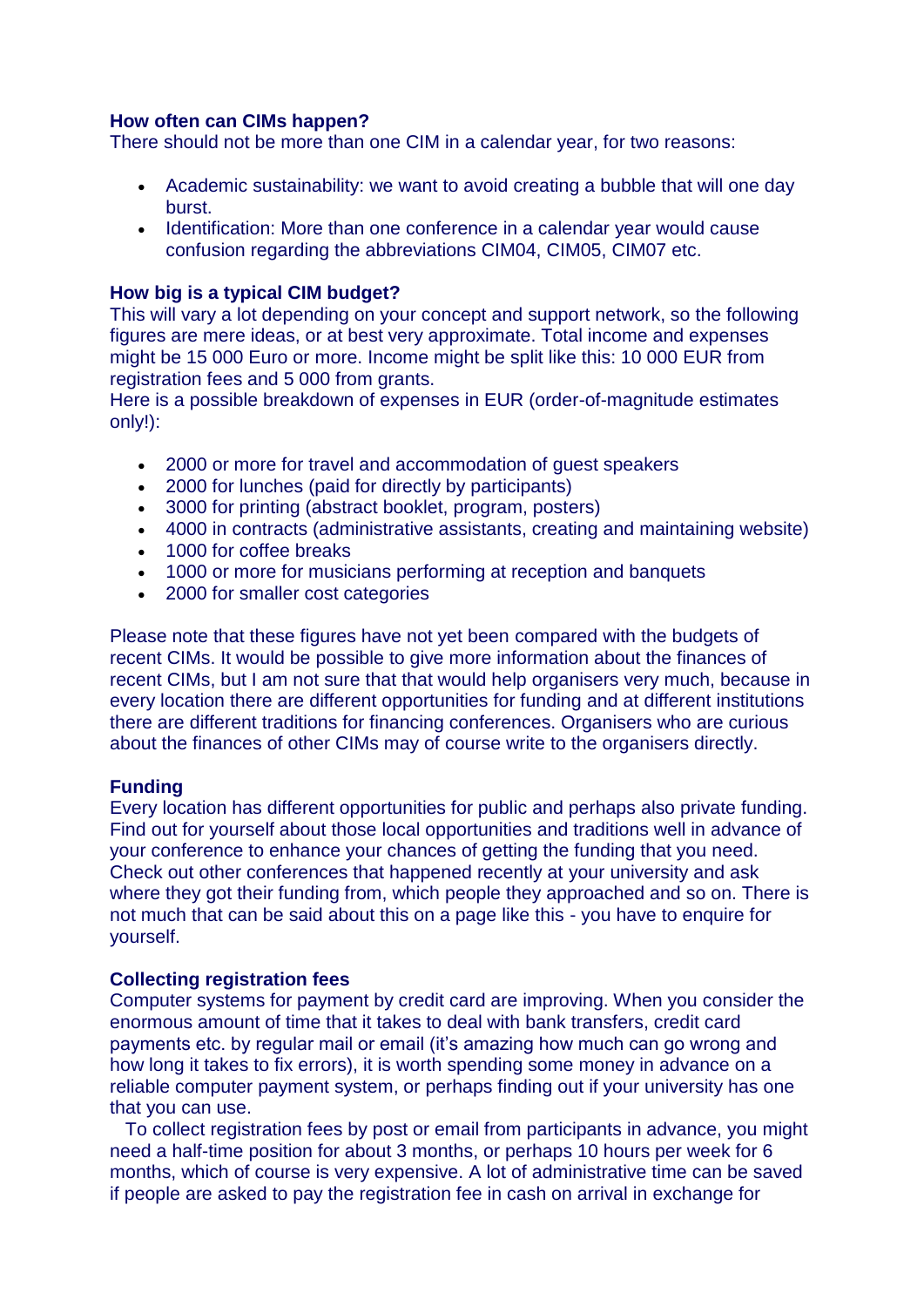conference materials, but that increases the chance of last-minute cancellations. A possible solution might be to insist on written confirmation in advance of the intention to attend including specification of travel plans - when and how - and a contribution to the proceedings, but that hasn't been tried yet. Perhaps the best policy is to ask colleagues at your local institution how they collected registration fees, and take their advice.

### **How many people will attend a CIM?**

Up to now, each CIM has attracted 50 to 100 people - the number depends on theme, location and possible clashes with other conferences. If you are doing something particularly new or unusual, you need to explore alternative and creative forms of publicity, otherwise the number of abstract submissions may be disappointing, which could even lead to cancelation of your event. You can avoid calendar clashes by reading (music) conference websites (1, 2, 3) and by setting and advertising the date of your conference on the main CIM webpages as early as possible (I suggest three years in advance, see suggested timetable below).

### **Sustainability**

Conferences produce a lot of CO2 from flying. To reduce that, the registration fee can be reduced for participants who can demonstrate on arrival that they did not fly on the way. This is easy to do and I strongly recommend it. Please also get in contact with your local computer support people well in advance of the conference and talk to them about video conferencing, which can allow many more people can take part in your conference, especially students or people with less money. Conferences of the future will surely incorporate a lot of video conferencing, and given the urgency of global warming, the time to start is now. The more people get used to video conferencing, the more the technology will improve, which in turn will increase acceptance. Another option is to hold your conference in two distant locations simultaneously; many of the presentations can be coordinated by video link. You can find more ideas on sustainability [here.](http://societymusictheory.org/administration/sustainability)

#### **Theme**

The theme of your CIM should be relevant and interesting for most musically relevant disciplines and subdisciplines of musicology. It should allow for a good balance between humanities and sciences. As far as possible, the theme should be expressed in a single word. A variety of interpretations of that word should be allowed.

 Since CIM is already thematically diverse due to the mixture of humanities and sciences, all conference submissions should clearly address the theme, otherwise the conference will lack focus. Good submissions that do not clearly address the theme should be accepted only as posters (even if both reviewers like the content).

 The theme of the conference is like a signpost that should be clearly attached to all publicity about the conference, beginning about 18 months in advance (see timeline below). With this single word or phrase you should endeavour to reach as many interested people in the world as possible. You first aim is that they write "CIM" into their diaries or planners, along with the theme (again: a single word is a good idea). There should be no competing music conference, local or global, that reduces the clarity of the theme. It should be clear that the conference will allow a critical mass of experts to devote their attention to the theme, which in turn will produce significant progress in the area of the theme.

Of course, all submissions must also be musically relevant. For example scientific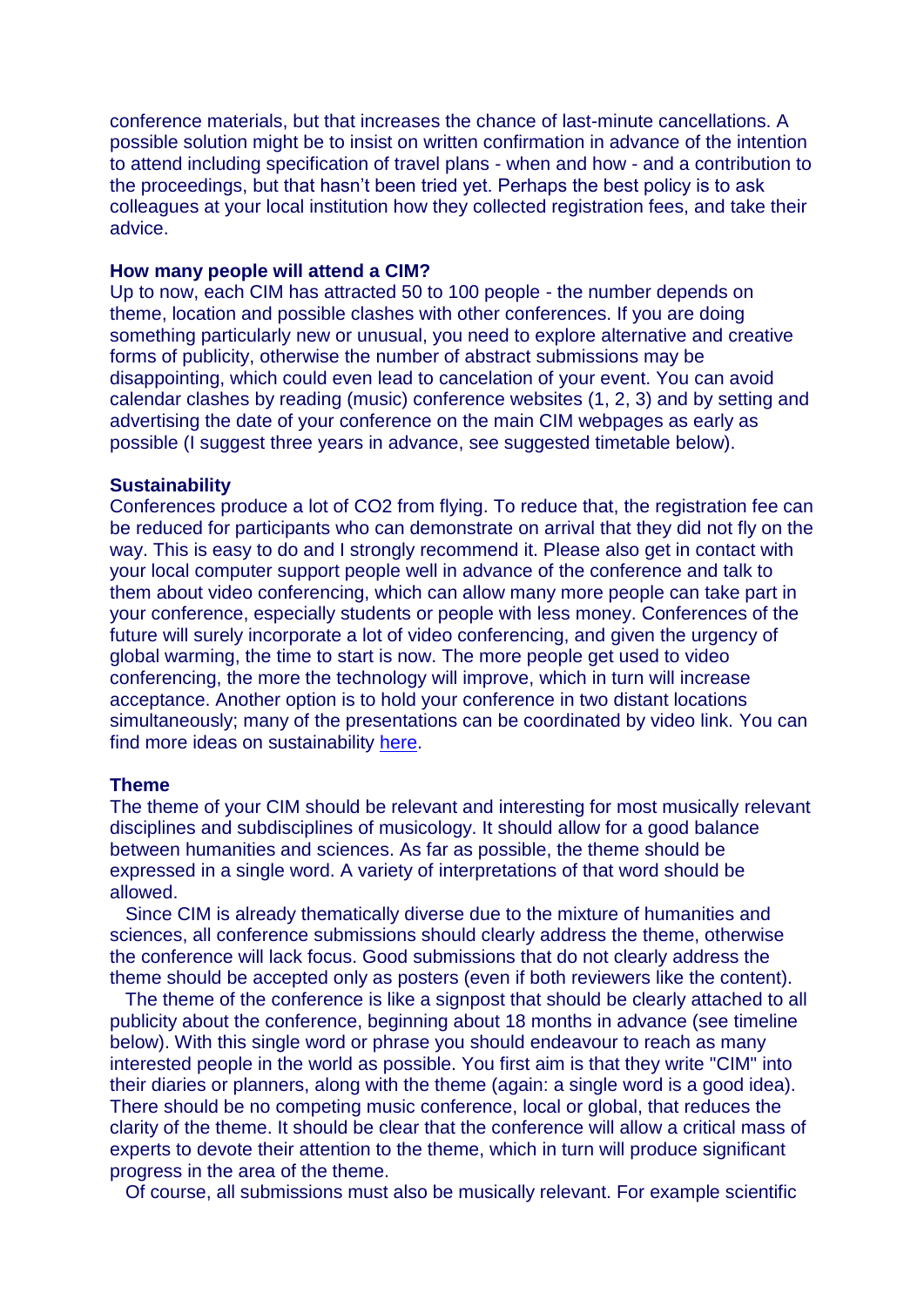methodology or background issues should not be put in the foreground at the expense of musical issues. Such submissions should be accepted only as posters, even if reviewers them. CIM is about music!

#### **Call for papers (CFP)**

Don't reinvent the wheel. Collect the CFP of previous CIMs and use them as models. Please write directly to the organisers of previous CIMs to get these documents. Use much the same format, and take advantage of what has already been tried and tested. But of course new developments are also welcome.

 It should be clear from the CFP that CIM is no ordinary conference, because each submission has at least two authors, one from the humanities and one from the sciences. (Some organisers have allowed for the first two authors to represent two of the following three areas: humanities, sciences, musical practice. But note that this contradicts the main aim of the Society for Interdisciplinary Musicology, which is to promote communication across the most difficult divide, the one separating humanities and sciences.) Potential participants should understand that they need to start looking for a suitable collaborator well before the deadline, if they do not already have one.

 Abstracts should be structured with the usual headings: Background in XXX (first discipline corresponding to the main expertise of the first author, e.g. "Anthropology"), Background in XXX (second discipline corresponding to the second author, e.g. "Psychology"), Aims, Main contribution, Implications for musicological interdisciplinarity, References. Amazing but true: many people don't realise that we are expecting relevant text under all of these headings, especially the first two: It is not enough to label the disciplines, you also have to talk about relevant research in those disciplines (not about the disciplines themselves, incidentally). In your guidelines, please make this clear. Please also write that, of these six sections, the Aims section should be the shortest; the aim should be stated clearly and directly in one short sentence (since one of the main problems encountered in abstract submissions is an unclear aim). Please also indicate that abstract submissions with missing sections will be rejected.

 The abstract submission deadline should be presented as if it is quite strict, and you can confidently expect most people to regard it as such. In fact, deadlines are often flexible: submissions may be accepted as long as two weeks after the specified deadline. If you receive late submissions, you will have to make a subjective, independent decision: If you think the submission has potential, send it to reviewers (even if it means bothering them with an additional task), and if you think it does not have potential, inform the author that they missed the deadline, so that's it, sorry. In my experience as a conference organiser, you must be free to make this decision autonomously, otherwise the review procedure would never be satisfactorily completed. There simply isn't time for a discussion.

For distributing your CFP, see "the most important points" above.

### **Target participants**

Aim for a balance between older, more experienced researchers and younger, more ambitious and flexible researchers. When preparing your publicity, make it appealing to both groups. It is especially important to attract a lot of good doctoral students and postdocs: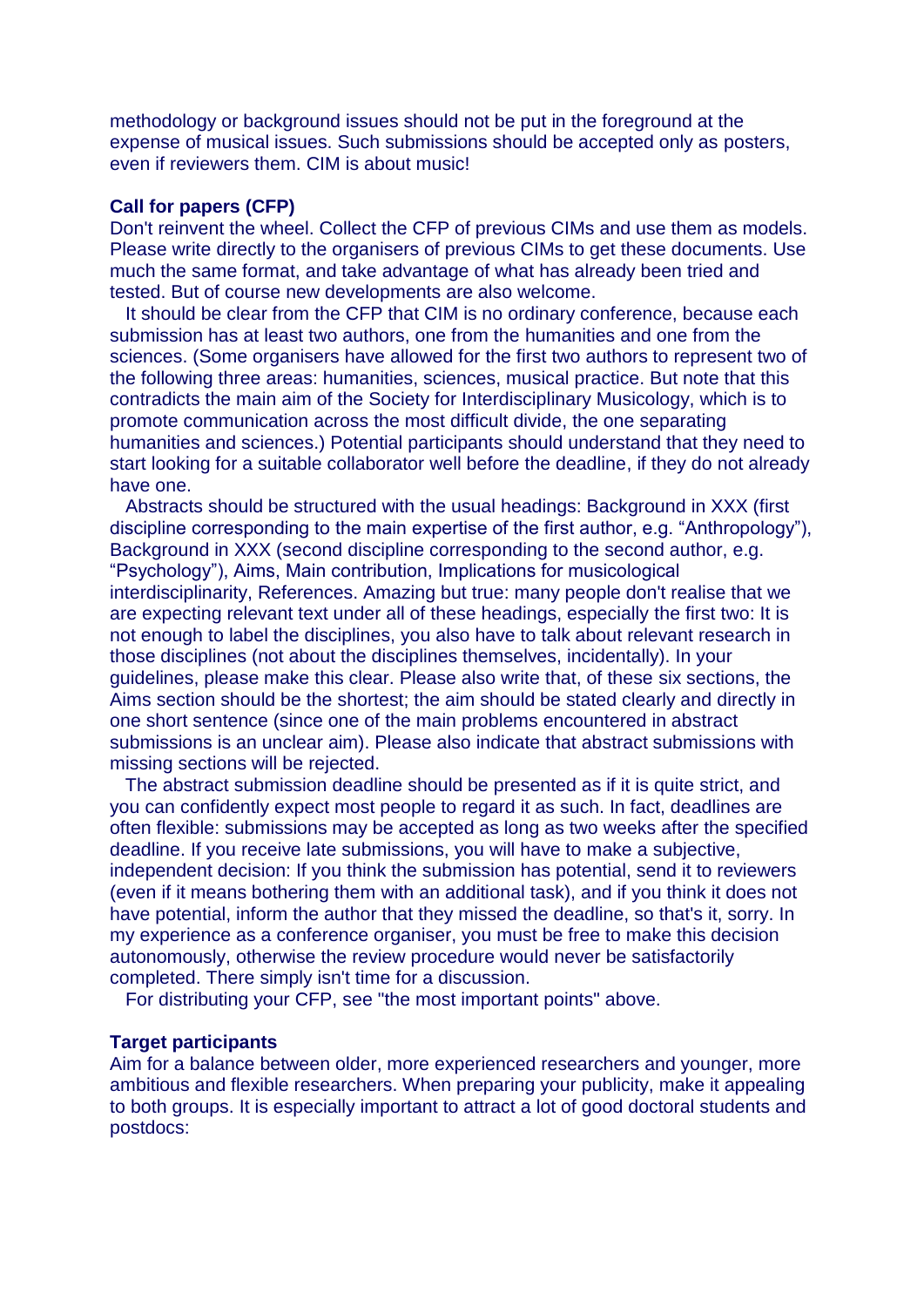- Young researchers are the future of musicology. CIM will have been a success if it succeeds in making musicology more flexible and inclusive in the long term.
- Young researchers are more flexible and therefore more likely to develop synergetic collaborations between humanities and sciences in advance of the conference. Their supervisors are often too busy with various projects already running to start a new project with a colleague from a distant discipline.

## **Keynotes**

You should invite one or more scholars to give keynote addresses, and include their names in the CFP in order to encourage others to submit abstracts.

- Send invitations two years before the conference. The earlier the better! You need to leave enough time for negotiation with potential keynotes, and for people who take months to say no, so that you can ask someone else. The CFP cannot be distributed until the keynotes are finalised, and after that you will need time to distribute the call to all interested people in different disciplines, and to make sure they got the message; time for potential participants to prepare their interdisciplinary collaborations and abstract contributions; and time to evaluate the submissions; and time to finalize the program.
- Before inviting someone to give a keynote, make sure you have enough money in your budget to cover all travel and accommodation expenses. We do not normally offer a fee, nor do we cover food; but keynotes may be offered a free ticket to the conference dinner or banquet.
- Before offering keynotes, do a systematic literature search to find colleagues who have recently made major high-level international contributions in the specific topic area of your conference. Of those, you should favor colleagues with a proven ability to work across the humanities-sciences divide. If you can afford more than one keynote, strive for a good balance between women and men, and between native English speakers and others. There are many different ways of promoting cultural diversity that you might consider.
- Keynotes are normally given by individuals. The CIM requirement that the first two authors represent humanities and sciences in either order does not normally apply to keynotes. Instead, we choose keynote speakers who already have considerable experience crossing the boundary between humanities and sciences. They are asked to present examples of this kind of interdisciplinarity, and they are generally in a good position to do so without the need to collaborate.

## **Planning**

Experience shows that there is nothing to be lost by doing things on time, and nothing to be gained by doing them late or in a hurry. If you are interested in organising a CIM, please first consider the following.

- **-5 years:** Start negotiating place, year and theme.
- **-4 years:** Decide tentatively on place, year and theme.
- **-3 years:** Have the date, place, and theme announced on the main CIM page. Explore possible sources of funding, considering their priorities, aims and procedures.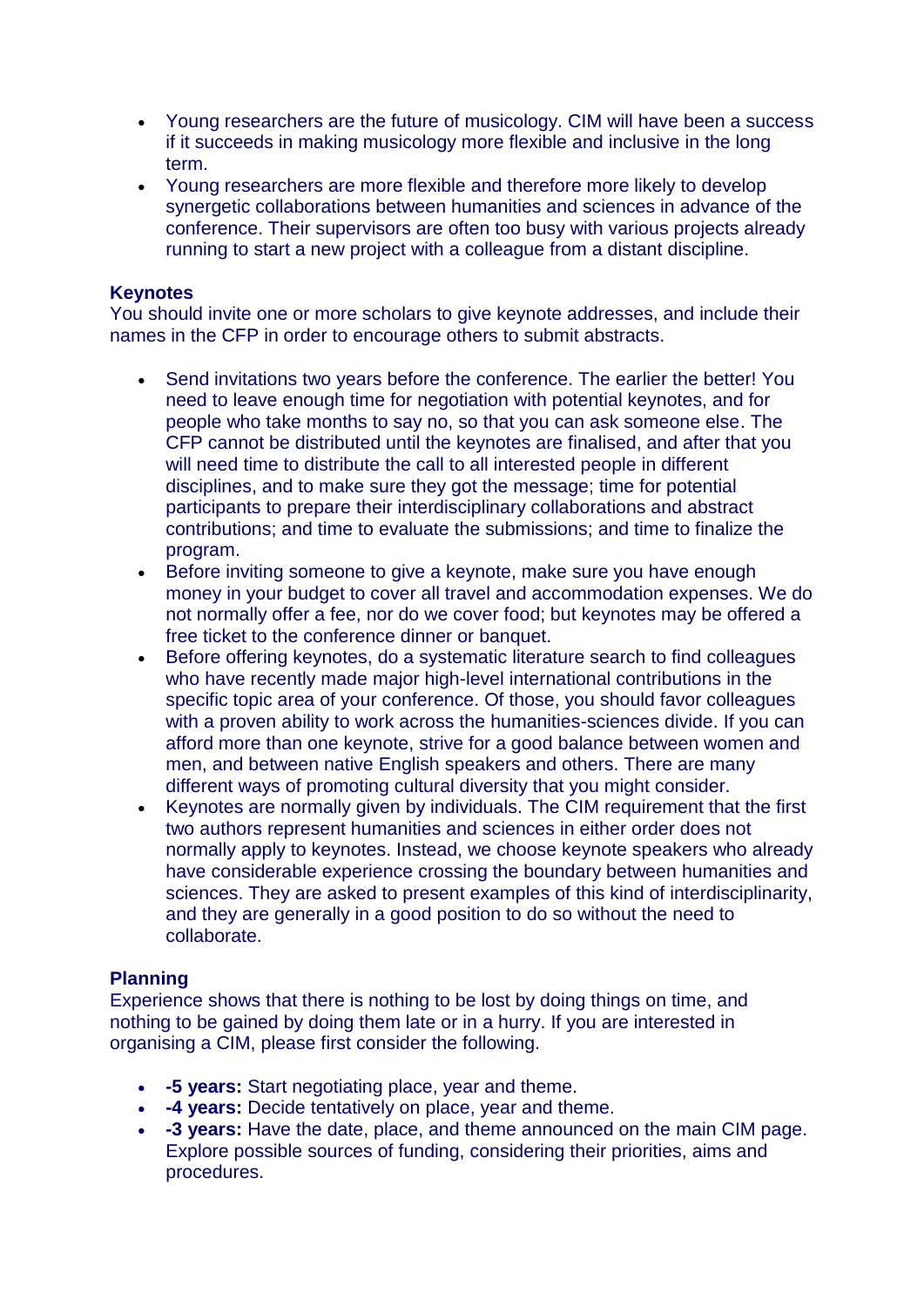- **-2.5 years:** Apply for financial assistance from several sources; when one application is successful, it may increase the changes of others succeeding. Invite colleagues to join the three committees described elsewhere (local, advisory, review). Invite keynotes as soon as you are sure you can cover their expenses. Apply for an internet address or domain from your local institution and think about internet software and design issues.
- **-2 years:** Finalize conference dates (e.g. Thursday, Friday, Saturday). Avoid clashes by checking the music conference billboards at Royal Holloway, Conference Alerts, Royal College, Music Conferences Worldwide; once the dates are set, advertise them on those billboards. You webpage design should be similar enough to previous CIM pages to make the connection clear, but also different enough to establish your identity. Tentatively establish committee membership and list the names on the website. Contact JIMS and make arrangements for a special issue following the conference. Draft the CFP.
- **-18 months:** Finalize and distribute the CFP and open your conference homepage. The CFP should include the conference homepage address, one or more "figurehead keynote(s)", the members of the academic advisory committee, and the logos of supporting organisations. The homepage should include a title line that makes it easy to find it in a search engine, e.g. <title>Conference on Interdisciplinary Musicology on theme, place, date</title>.Distribute the call widely: find 20 about major email lists of different relevant disciplines by searching the internet and asking colleagues, then ask colleagues on those lists to make sure the message gets through. Send the call also to organisers of previous CIMs, and ask them to forward it to CIM participants. Music research societies may also help with distribution. Don't worry if your CFP goes out before the previous CIM; potential participants need to get your CFP *at least half a year before the abstract submission deadline* so they can think about their exact research question and initiate collaboration with a colleague in a contrasting discipline.
- **-9 months:** Abstract submission deadline
- **-6 months:** Send acceptances (talks and posters) and rejections along with reviewers' comments in every case - to all those who submitted an abstract, including all "borderline cases". People need a definite decision so they can plan accordingly.
- **-4 months:** Authors of accepted abstracts should now submit revised abstracts and register (early registration should be cheaper)
- **-2 months:** Publication of tentative program; submission deadline contributions to proceedings (voluntary)
- **-2 weeks:** Publication of final program; email to all participants with program, travel tips and so on.

You don't have to adhere to all details of this table, but you should inform the SIM president of any major deviations between your own planning and this table, or of any suggestions on how to improve the table for the benefit of other organisers. Tip: once the time or location of any event has been published in the tentative program, don't change it! The administrative hassle is not worth it.

### **Quality control**

 Abstract submissions are reviewed by anonymous experts - two experts per submission corresponding to the two main disciplines, one of which will be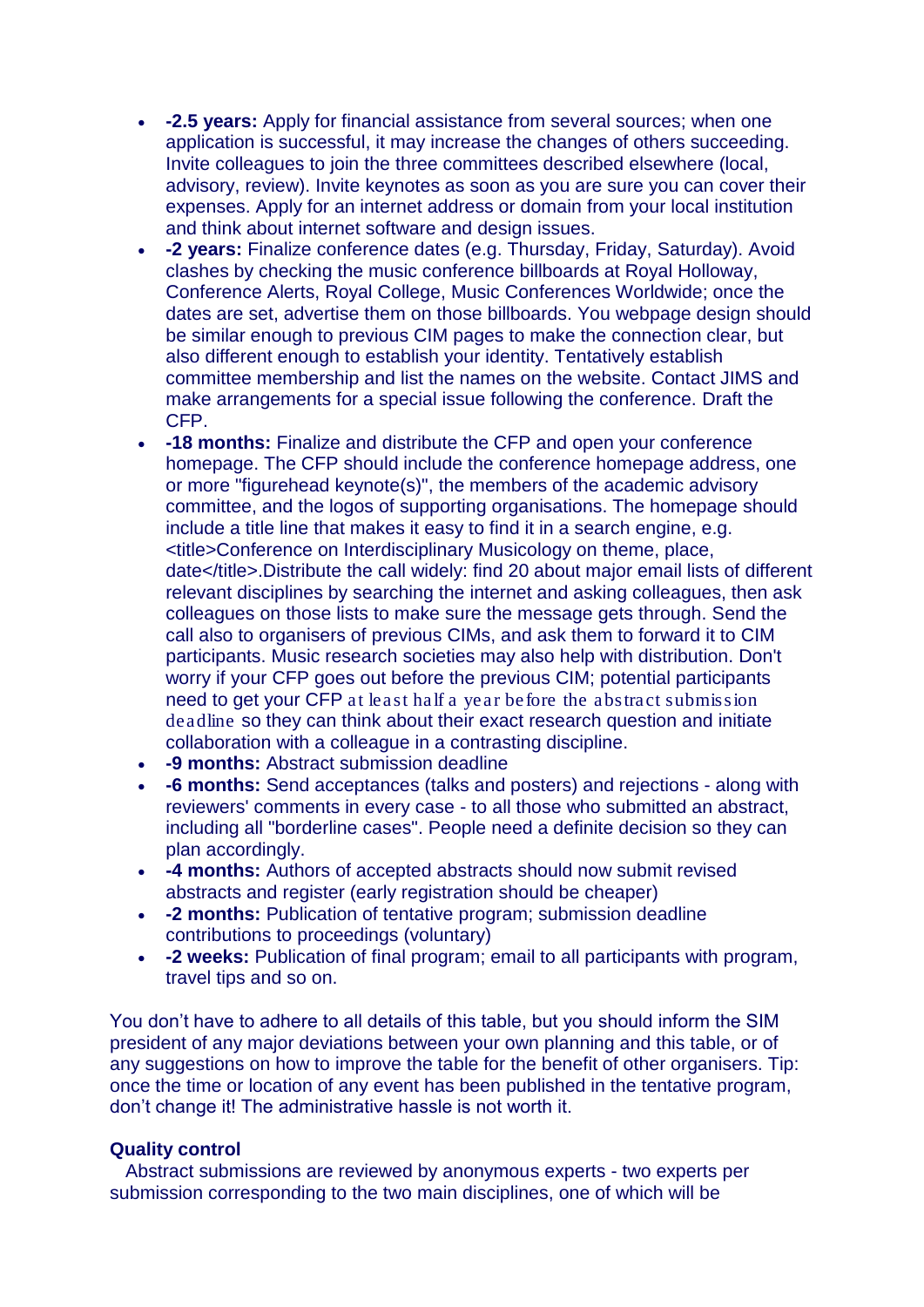humanities, the other sciences. You might consider sending each submission to four people, two humanities and two sciences reviewers. That way, the procedure is not delayed when a reviewer fails to submit reviews on time or repeatedly fails to meet self-imposed deadlines.

 Evaluation procedures should be as simple and transparent as possible (preferably published on your own conference homepages). Don't overload the reviewers with a complicated evaluation procedure or unnecessary questions! Here is a possible evaluation format.

#### Analysis

Theme: Does the abstract address the conference theme? yes, no, maybe

Interdisciplinarity: Is the requirement for interdisciplinarity (as stated in the CFP) fulfilled? yes, no, maybe

Background: Are the background sections interesting, appropriate, relevant? yes, no, maybe Aim: Does the study have a clearly expressed, interesting aim? yes, no, maybe

Plausibility: Are the claims made in the main contribution section based on clear arguments and evidence? yes, no, maybe

Implications: Are the implications interesting, appropriate, relevant? yes, no, maybe

#### Recommendation

Accept/reject: Should the submission be accepted? keynote, regular talk, poster, resubmit, reject

#### Explanation

If you recommend acceptance: How could the abstract could be improved before publication? If you recommend rejection or resubmission: Why? (just a few points) In this section please make only constructive, impersonal comments, since all comments will be forwarded to authors.

If you don't have time to complete all these details for each abstract, please quickly give us your opinion on each abstract, in any format that you prefer.

The above questions assume that the reviews are blind, i.e. the reviewers receive no information about the identity of the authors. In that case, it is up to the organisers to ask themselves an additional question: Are the first two authors in a position to represent the two background disciplines, on the basis of their qualifications or previous publications? If you prefer to have reviewers answer this question, give them the entire submissions including author names, affiliations and bios (and don't forget to include the additional question). This is the "non-blind" option. Each option (blind and non-blind) has its own advantages and disadvantages.

In general you have to be flexible. Accept that reviewers have their own experience, expertise, and opinions about what kind of submissions should be accepted for your conference, and accept that their approaches will differ. Check the reviewers' comments before forwarding them to the authors and delete any comments that are destructive or personal. After that, put reasonable pressure on the first authors to take all comments seriously and revise their abstracts accordingly before publication.

#### **Committees**

 An important aspect of quality control is the creation of committees (boards) for different purposes. We recommend setting up three non-overlapping committees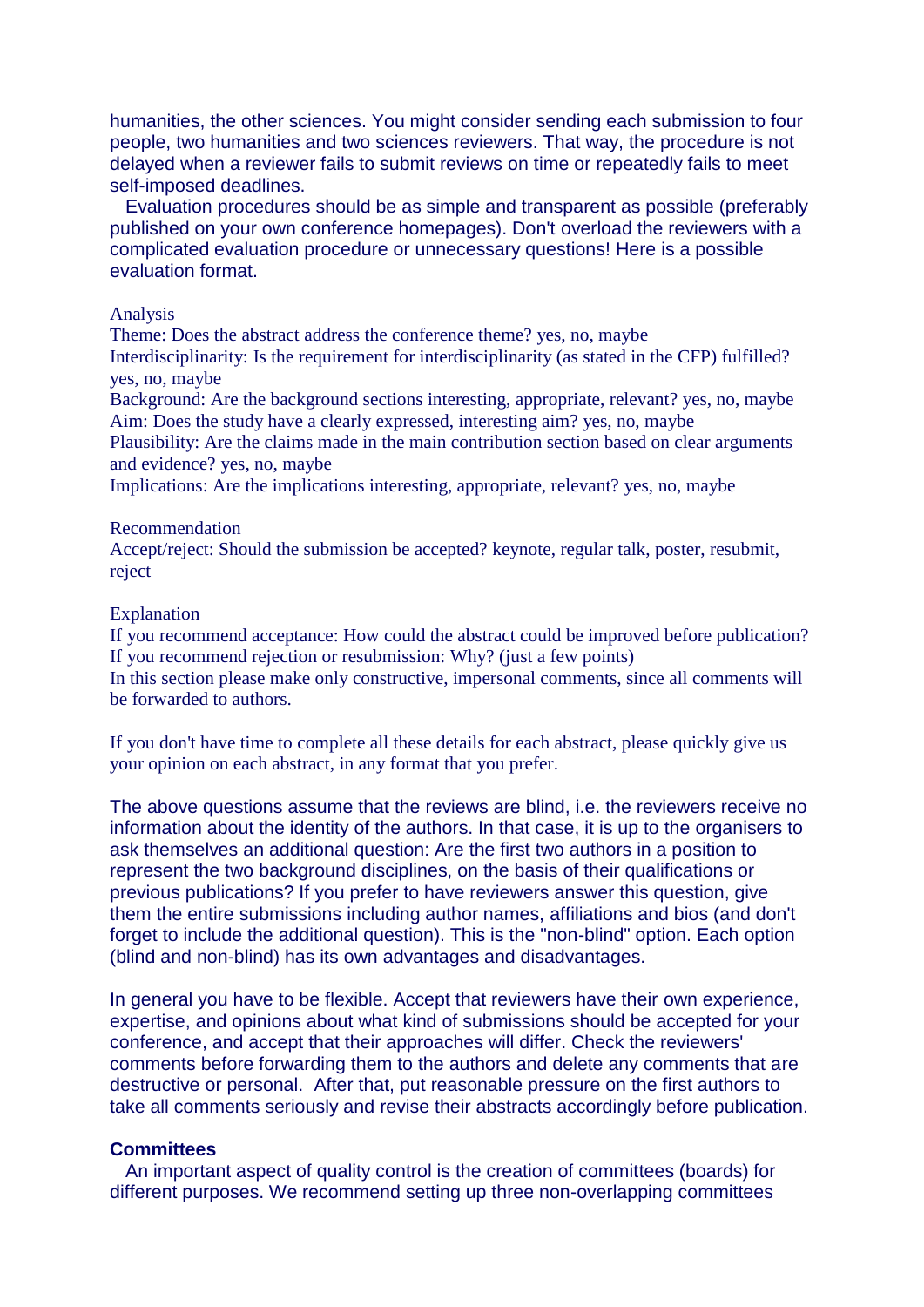about two years in advance of the conference. Each committee has roughly 10 members (say, 5 to 20; the review committee will probably be the biggest). Names of committee members should be listed on your conference webpage (the members of the academic advisory board may also be listed in the CFP).

- The *local organisation committee* comprises people who meet occasionally face to face and deal with different aspects of local organisation such as applying for funding, organising rooms, equipment, registration fees, student support, printing and so on. Meetings will become more frequent as the conference date approaches. It can be a mixture of academics, administrators and students.
- The *academic advisory board* comprises leading academics in relevant fields in any country, including (importantly) the country in which the conference is taking place. They all have PhDs in relevant areas. They advise the local organisation committee, commenting on procedures or giving their opinion on decisions to be made. (Don't call this committee "scientific" because we are striving for a balance between humanities and sciences.)
- The members of the *abstract review committee* have just one task: to review submitted abstracts. All have PhDs and peer-reviewed publications in relevant areas and are currently active in relevant research. They are not members of either of the other committees. They are warned in advance that they will be asked to review abstracts in a given future time period and as quickly as possible, within about two weeks. Depending on the disciplines addressed in the submitted abstracts, after the submission deadline you will usually have to find additional reviewers who are not committee members.

Whom to approach? You can get ideas for the advisory and review committees from the homepages or organisers of previous CIMs, but it is also good to invite people who have never been involved in CIM (spread the word!).

 *Diversity.* You are free to approach anyone you think is appropriate, but in every case aim for an appropriate balance between humanities and sciences, women and men, and western and non-western researchers. Think also about linguistic diversity: avoid a dominance of colleagues whose first language is English. Affirmative action for women and non-western scholars is part of quality control because quality is generally improved by increasing the diversity of people doing research (diversity of background, approach, creative ideas etc.). Affirmative action goes beyond mere anti-discrimination by pushing the balance in the other direction to counteract the wrongs of the past and continuing wrongs of the present. CIM supports affirmative action in the following ways. If there are two reviewers for each represented discipline (half of which are humanities), one should be a woman and one a man. Aim for at least 1/3 non-western scholars among the reviewers; well over half should speak a language other than English as their first language. At the category boundaries between invitations, talks, posters and rejections, give preference to women, nonwestern scholars and humanities scholars. Half of any invited speakers should be women; if at first you don't succeed (if you can't find suitably qualified women, or the first woman you ask declines) try again: ask for advice, change the topic and so on.

 *Size.* You may need to do a bit of arithmetic to estimate the size of the review board. It is reasonable to ask committee members to agree in advance to reviewing 10-20 abstract submissions each. Since each submission is reviewed by two people,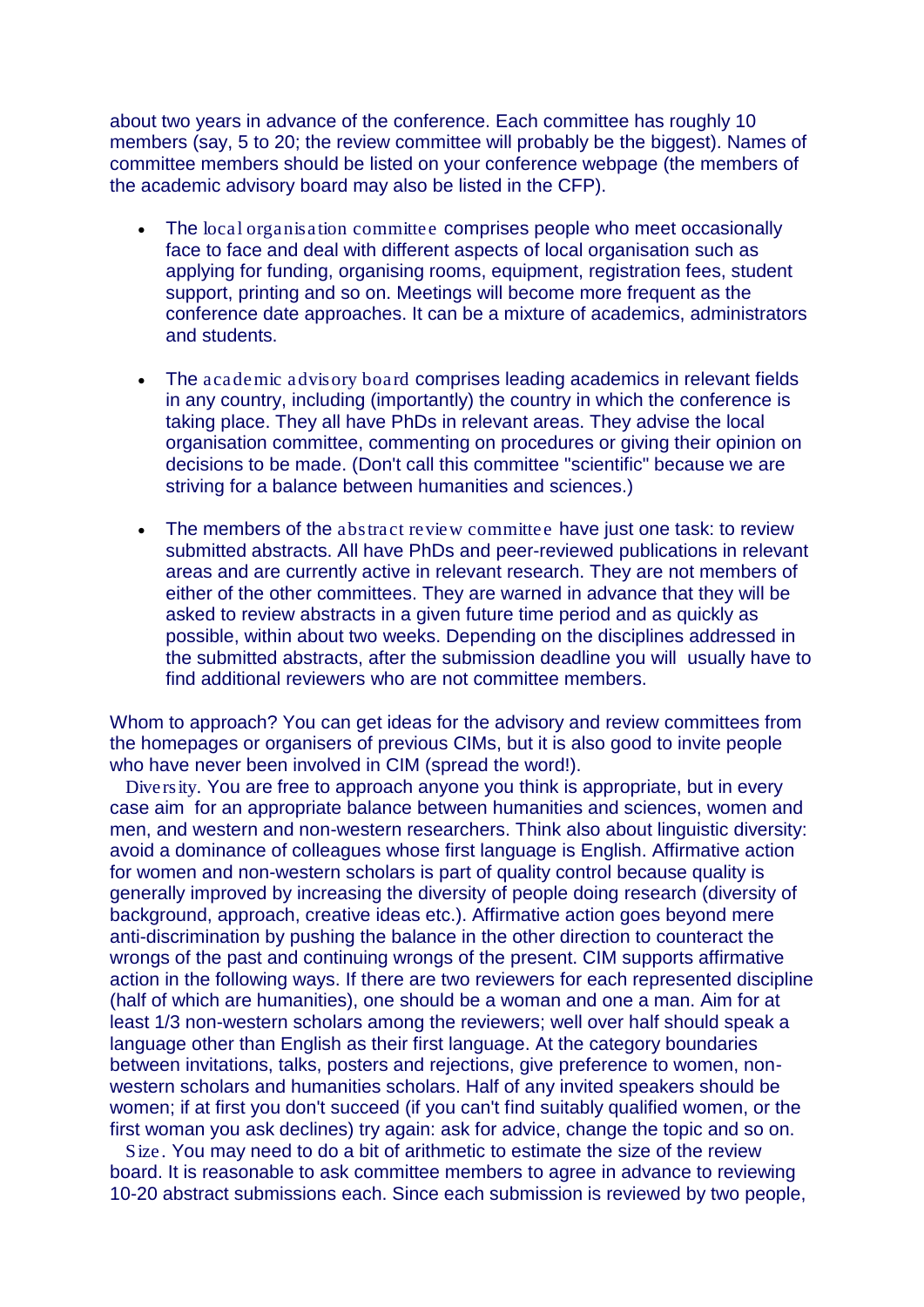one from humanities and one from sciences, you will need about 20 people on the committee: 10 from humanities and 10 from sciences. That way, you can review 100- 200 submissions. It is normal to ask for additional reviews from people who are not on the committee.

 *Attendance.* Please do not expect committee members to attend the conference; the main thing is to take advantage of their expertise during planning and the review procedure, and if in addition they attend the conference it is a bonus. (Any committee member is invited to send me ideas for improving these guidelines!)

 *Student support team.* A few months before the start of the conference, you will need to start putting together a fourth committee, called the student support team, made up of student volunteers, and led by a member of the local organising committee. This committee will give students the opportunity to learn how a conference is run and to enjoy being part of it rather than observing from the outside. Their enthusiasm will perk up the atmosphere! The student support team should to ensure in advance that each individual talk runs smoothly. For this they will need two assistants in every presentation, one who understands the equipment and one who makes sure the speakers have what they need and is ready to act if anything else goes wrong. Not to mention having someone always at the registration desk, having all team members in contact my mobile phone etc. It's a good idea to appoint an advanced student or younger academic staff member to organise the student support team. She or he will need to plan a meeting lasting a few hours for the entire team just before the conference, to go through the details. Include the names of the team members on your homepage and/or program and acknowledge their contribution in the closing session or dinner.

 *The art of delegation.* Conference organisers often make the mistake of trying to do everything themselves. The solution is to learn the art of delegating - giving other people specific responsibilities. If a conference seems disorganised, it may be because the organiser has too much to do and think about, which is often because s/he did not delegate enough tasks to other people in advance.

## **Accepting submissions for the program**

First, a few words of warning:

- It is not normal to reject anything unless two reviewers independently recommend rejection, or if the topic clearly does not suit the conference. If on the other hand two reviewers independently recommend rejection you really should reject regardless of your personal opinion.
- You will have to limit the number of presentations of which a given participant can be first author. I suggest one spoken presentation and one poster per first author. Another possibility is to say that each participant cannot be first author of more than one presentation of any kind. The number of presentations for which a participant can be second or later author might be limited to a number like three. It's a good idea to decide these rules in advance to avoid potential misunderstandings.
- Regular submissions should be programmed in parallel sessions so that participants are forced to choose which talk they will attend. Keynotes should be scheduled without anything else running at the same time; the same applies to poster sessions. In this regard it is important to be consistent and treat everyone equally. A paper that has been accepted as a regular talk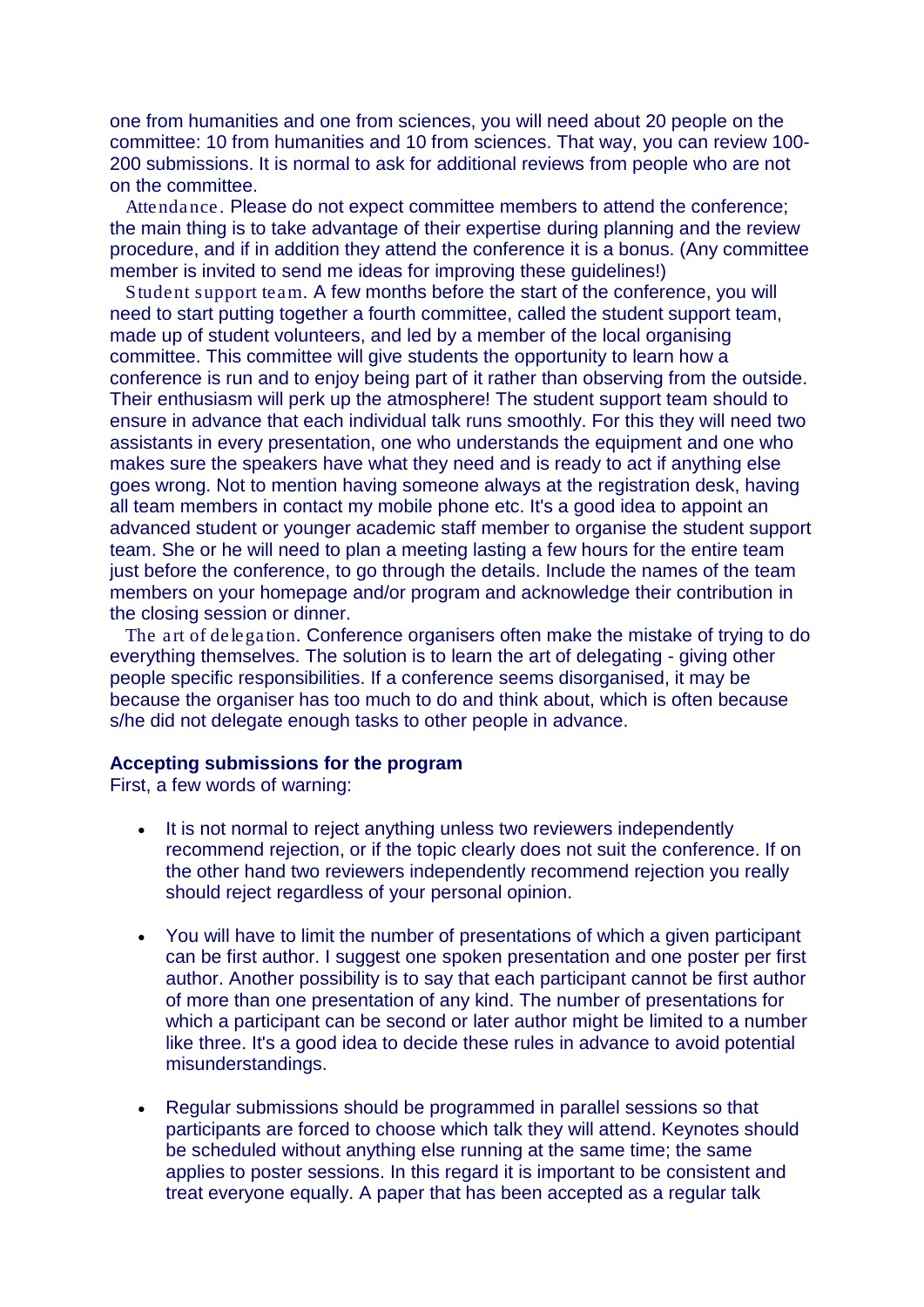should not be scheduled alone without competition from another parallel session. The number of parallel sessions should be held as constant as possible (usually two, sometimes three).

• Organisers should follow their own rules. Of course you and your colleagues in the local organising committee should take the opportunity to present your own work, but in that case you must also arrange for an independent person to organise a confidential peer-review procedure and to promise never to allow you to find out the identity of the reviewers. If two reviewers independently agree to reject your submission, you must accept their verdict. In other words treat yourself and others equally. In addition, an organiser should not be the second author of several papers of which his or her students or colleagues are first authors. The program should not give the impression that organisers are giving themselves special treatment in this regard. Colleagues whose submissions were rejected will be especially sensitive to this. Finally do not make the mistake of favorising a local committee member by scheduling their talk without competition from another talk.

#### **The program**

Talks should not start before 9 am (perhaps 8:30 for an additional event to make sure people arrive on time for a 9am talk) and they should not continue beyond 6 pm. Regular talk timeslots should last for 30 minutes. Experience has shown that this is the best solution for CIM. At scientific conferences, timeslots are sometimes shorter (20 minutes), and at humanities conferences they are sometimes longer (45 minutes). Because CIM balances humanities and sciences, CIM should aim for a compromise between these extremes. It will be easier to plan, read and remember the program if all talks start on the hour or half hour. Keynotes should last for one hour, that's 40 for the talk, 15 for questions and 5 to change. Make sure the speaker knows at the start they have to stop after 40 minutes to allow for questions.

 Parallel sessions are good because if the conference lasts for about three days it enables you to approach an optimal number of participants which in my experience is 100 (although 50 is also ok). Many of these people will give posters. The optimal number of parallel sessions is two because it gives people some choice but does not overwhelm them. Treat all 30-minute papers equally by making sure the number of parallel sessions is always the same so that the audience size will be approximately constant. If you can't fit the accepted papers into two parallel sessions, some should be shifted to the poster session or rejected. CIM is not intended to be a big conference - quality is more important than quantity.

 The two rooms should be next to each other or at least close. Don't expect your participants to wander around the university looking for the rooms. The tea/coffee and food during the breaks should be free (part of the conference fee) and it should happen close to the rooms and posters. The area where refreshments are served should be a place where participants feel comfortable (with windows and a door to walk out for the smokers). Poster presenters will be happy if conference participants are constantly walking past their posters even when they are not being presented, so don't hide the posters away in a room that no-one goes into except during the official poster presentation. Coffee breaks should last for 30 minutes - no shorter! People have very interesting conversations in coffee breaks that often led to new collaborations. People also need a break so they can concentrate for the next two hours. Don't forget to serve cakes, cookies, fruit etc. Lunch break should last for at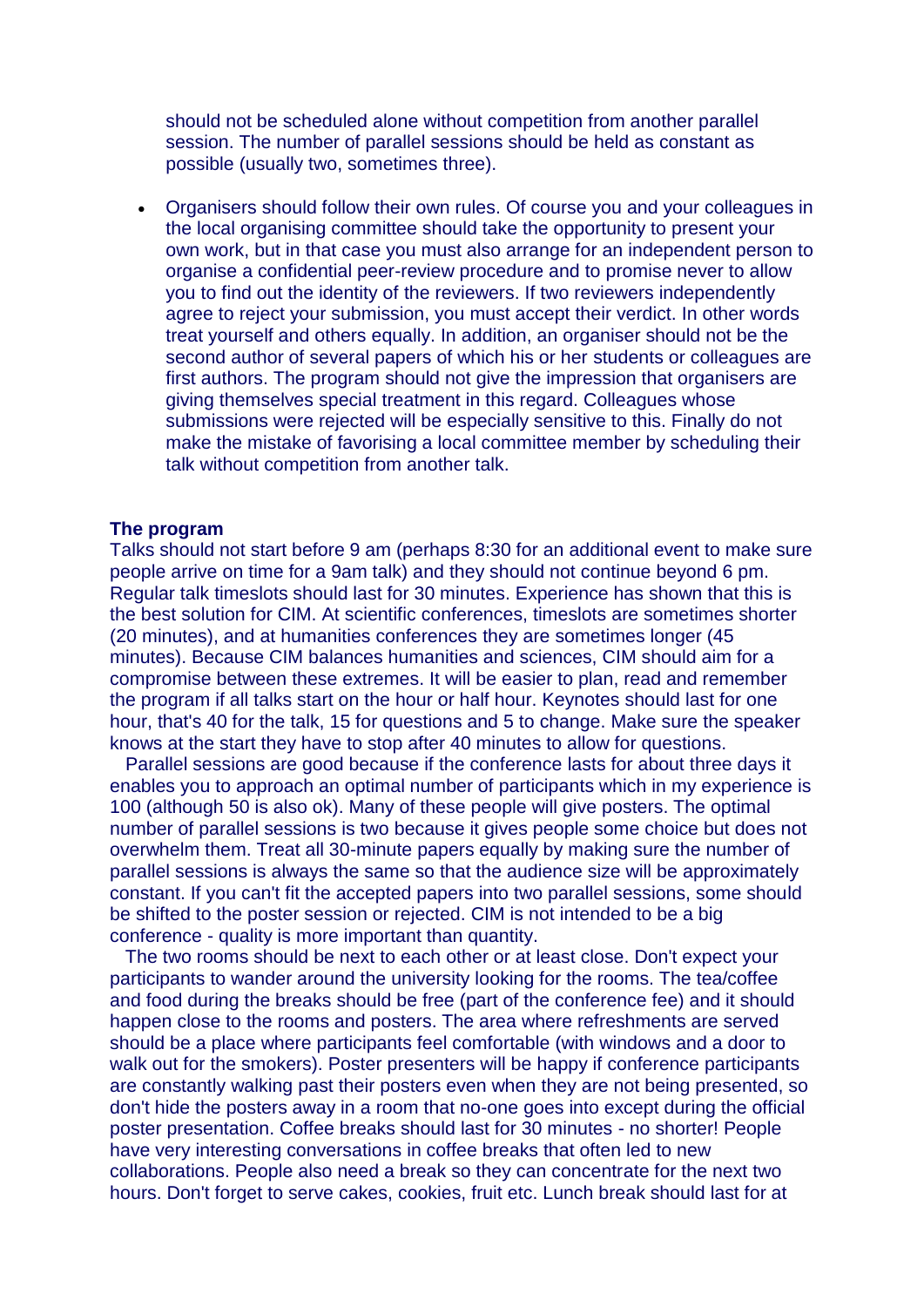least 90 minutes so people can have good conversations. Two hours is about right.

 The 30-minute slots should begin and end exactly on time, especially if there are parallel sessions. There is nothing to be lost from running the program on time - and a lot to gain. Some people are afraid of being exactly on time because it has a kind of military feel. That may be true in general but not at a conference in which there are different events running in parallel. In that case timing is important, otherwise important agreements will not be kept and people will be justifiably upset. Participants invest a lot of money in the trip and should be given an attentive audience for the arranged period of time. This is not generally possible if the previous speaker has run over time. Moreover, running everything on time (including the end of sessions before breaks) allows audience members to plan their private time, e.g. arranging to do things after sessions finish or between sessions.

## **Since we have now created a [Society for Interdisciplinary Musicology,](http://www.uni-graz.at/en/muwi99ww/sim.htm) please include a time-slot of 60-90 minutes for a general meeting of the society that is not in parallel with something else.**

 If you are afraid people will be late for the start of a session, e.g. the first session in the morning or after lunch, program something before the start so that people can be late for that something but on time for the session. Remember people are finding their way around an unfamiliar place and have unknown commitments. For example a session might begin with an introduction by the chair in which the speakers and their main points are introduced (on the program: "Chair's introduction"). This could start for example at 8:50 for a 9:00 session or at 10:55 for an 11:00 session. The chair should begin this introduction exactly on time regardless of who is in the audience (this applies to anything in the program). That everything should start and end on time and not 1-2 minutes late should be emphasized in the guidelines for chairs. All talks in 30-minute slots should end after exactly 20 minutes, which gives enough time for questions and changing rooms. Speakers should be informed that they are not permitted to continue presenting during the question period. The question period is not "theirs" to use, it "belongs" to the audience who paid registration and travelled a long way to the conference, and it is administered by the conference organisers. The end of the last session before a break should also be on time and not 1-2 minutes late. When the time is up, there is no time for the people still wanting to ask a question, they can do so privately or should have raised their hands sooner. Sorry.

 All chairs should receive in their welcome pack a set of cards in A4 size with "10 minutes to go" and so on in large letters. They should be asked to sit in the line of sight of the speaker to make sure these signs will be seen (perhaps even write that on the back of the cards). They need a short text explaining why everything should start and finish on time and how to make sure that happens. It might be an idea to write these suggestions on the back of the cards themselves. In general, if people are not sticking to the program, the organisers are responsible, either because they forgot to put important details in the program or they were too casual about enforcing it.

 Study the programs of previous CIMs when creating your program. Consider the concentration span of the audience (you can't put more than four 30-minute sessions in a block without a break). Tea/coffee breaks are important, that's where some of the most interesting interactions for individuals take place; but toward the end of the break someone has to ring a bell and remind people to return to the sessions (so you will need a bell or some similar way to make noise). Think in advance of all the ways in which programs can get behind schedule, and incorporate the solutions in the program to make sure that doesn't happen.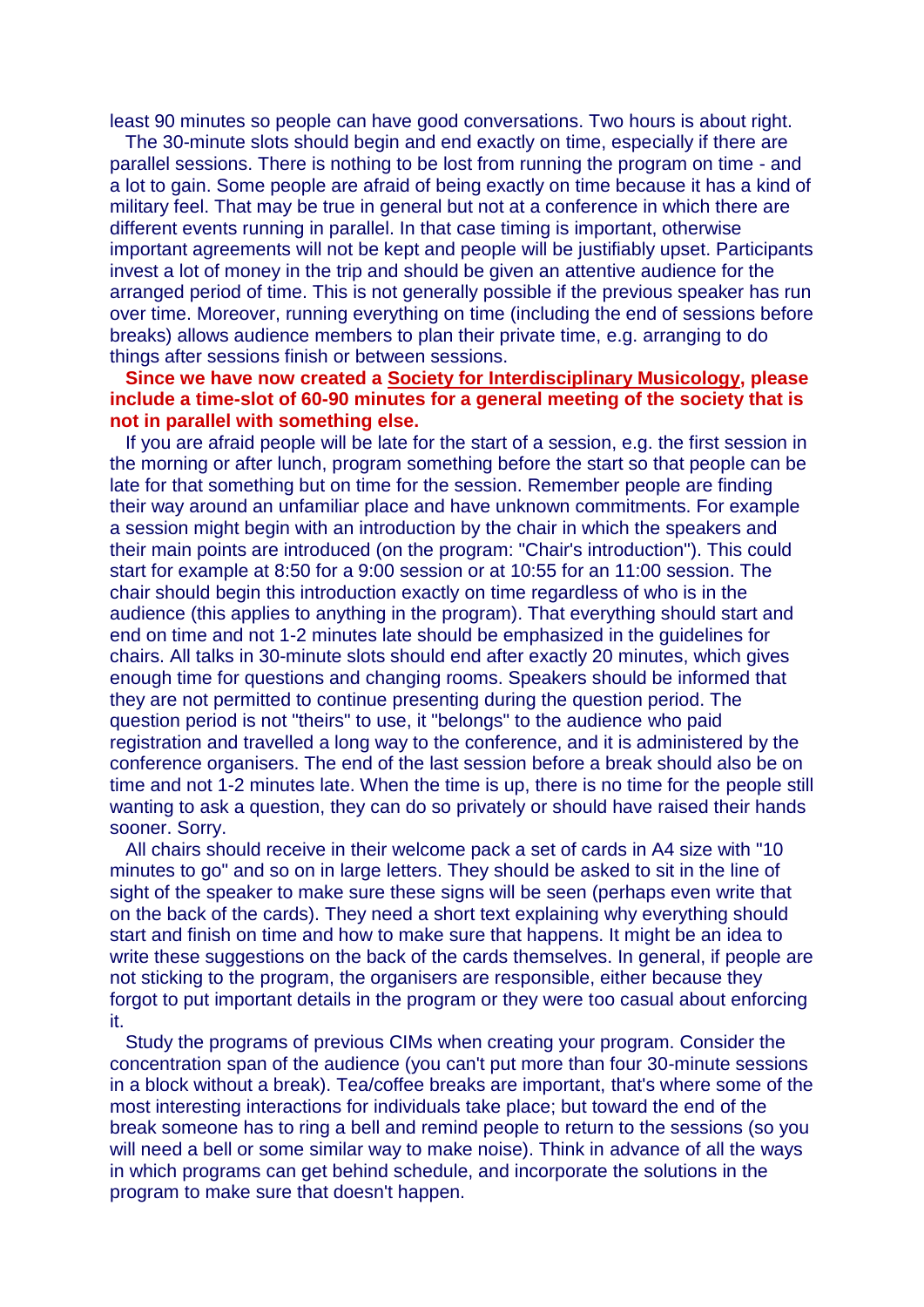## **Presentation guidelines**

Experts don't need guidelines for reviewing paper submissions, but younger researchers do need helpful guidelines on how to give a talk or present a poster. You can generally find and compare different guidelines from different conferences in different disciplines, then write your own and put them in the internet. Guidelines should be relatively short (about one page) which means focusing only on the most common problems and their practical solution, and forgetting the rest. For example, a common problem with posters is that it takes too long to see what the poster is really about. Too much information is presented, there is too much clutter and the main point is missed. Often the main aim or point only becomes clear after talking to the authors for a while. The solution is to write somewhere prominently (e.g. at the start of the abstract or conclusion) what the poster is mainly about in a direct and simple fashion that people in different disciplines will understand - as for example a journalist would do. Often a simple everyday example helps. Also, don't forget to say obvious things, such as for example that posters should be in A0 format, and that both vertical (portrait) and horizontal (landscape) formats will be accepted (which depend on the size of your poster boards).

### **Opening and closing the conference**

Like a piece of music, or more generally any form of ritual, a conference needs a start, a middle an end. The start makes it clear that we are departing from everyday life for a while and the end is about returning to everyday life. The start should also make participants feel like part of a special group, and the end is about discontinuing that group, but remembering how special it was.

 You will need an opening session in which participants are welcomed, reminded about the aims of the conference, and told about basic organisation. That way you don't have to make organisational announcements at the start of sessions which can also take time away from presenters. Presentations by local deans, rectors, presidents, politicians and so should be avoided or kept short because they do not fulfill the main aims of opening sessions for the participants. Instead, the organisers or an invited speaker should prepare an entertaining presentation with good use of media, perhaps also live music and good examples of the research questions that surround the conference theme and clarify the theme's relevance and the timeliness of the conference.

 The best way to close the conference is with a dinner and party. This event should be inexpensive so that both young and old can afford it (remember that people who get a refund for registration, travel and/or accommodation usually do not get a refund for the dinner). It should last from about 7 pm to about midnight at the end of the last day. Needless to say, you will need the right amount of alcohol so that the dinner will develop into a party where people have fun. The venue should have a nice atmosphere: windows that open and close with a nice view outside, an opportunity for people to go out and come in. You will need good live background music that will not stop people talking to each other. When the music stops, you will need appropriate unobtrusive background recorded music. A short wrap-up announcement and thanks to student support team etc. is a good idea, but keep it short and don't interrupt the main function of this event which is for individuals to talk to each other and have fun. Academic organisers may think the dinner is not part of their job, but in fact CIM is about interaction between humanities and sciences, and interaction is based on social relationships.

 If the dinner is on Saturday, that should be the end of the conference. Please don't schedule anti-climactic sessions on Sunday morning after a party. People need a